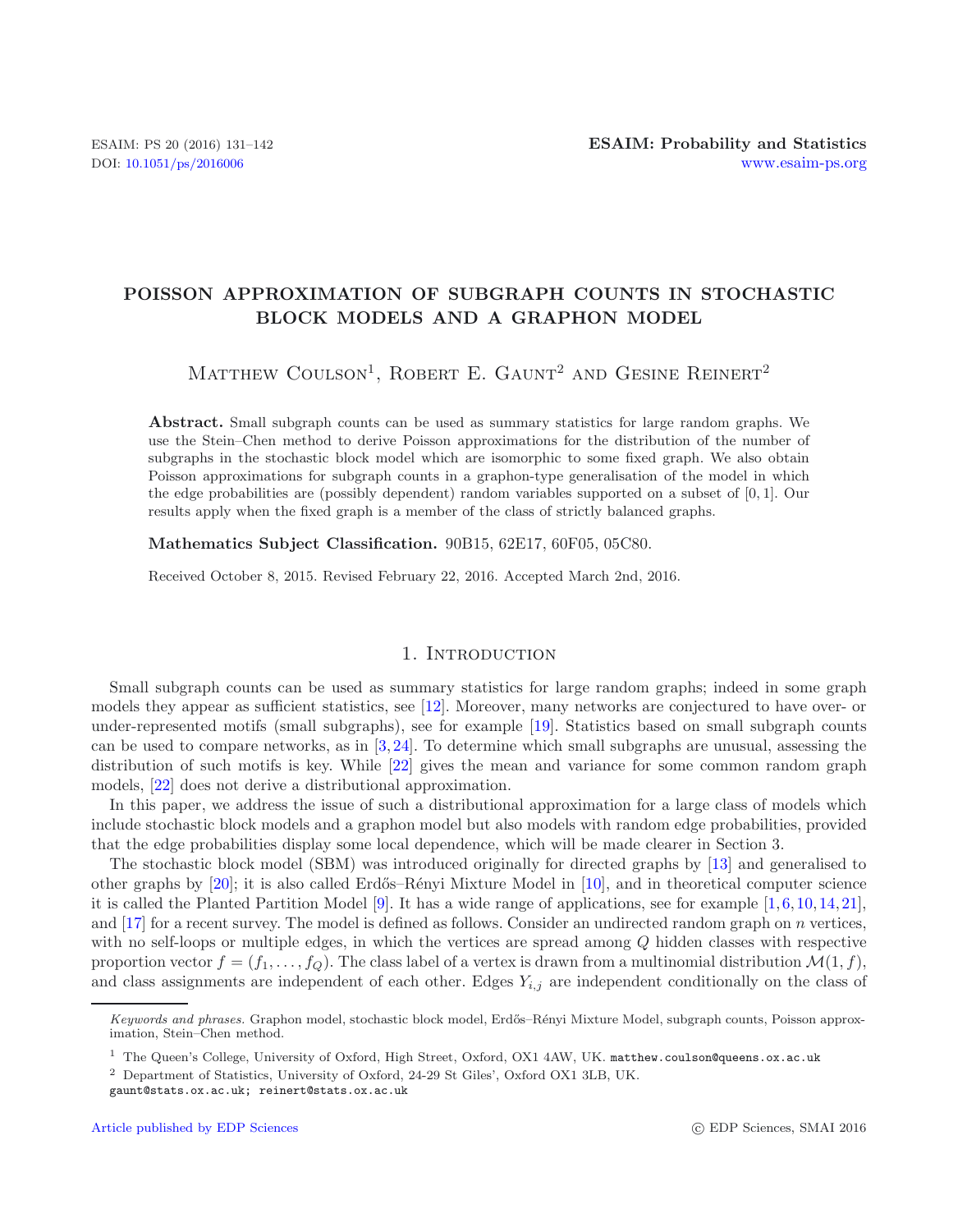the vertices, and the edge probability depends only on the classes of the vertices:

$$
\mathbb{P}(Y_{i,j} = 1 \mid i \in a, j \in b) = \pi_{a,b}.
$$

We shall denote this model by  $SBM(n, \pi, f)$ . If  $\pi_{a,b} = p$  for all a and b, the SBM reduces to the classical Erdős–Rényi random graph model, which we denote by  $\mathscr{G}(n, p)$ . In this paper, it is assumed that  $\pi$  and f are known, and that  $f_1, \ldots, f_Q > 0$ ; for estimating these quantities see, for example, [\[1,](#page-11-9) [15,](#page-11-14) [21\]](#page-11-12).

For a fixed graph  $G$ , it is known (see, for example, [\[5](#page-11-15)], Thm. 5.B) that the distribution of the number copies of G in the  $\mathscr{G}(n, p)$  model is well approximated by an appropriate Poisson distribution if G is a member of the class of strictly balanced graphs (defined below) as long as p is not too large. In fact, [\[5\]](#page-11-15) give explicit bounds on the rate of convergence in the Poisson approximation.

In this paper, we consider a generalisation of the Poisson approximation to the stochastic block model. We obtain explicit bounds for the rate of convergence, and consider both the cases that the edge probabilities  $\pi_{a,b}$ are constant and that they are themselves random variables supported on a subset of  $[0, 1]$ . This paper therefore contains the following two features that have not appeared together before: the random graphs may have local dependence or inhomogeneity, or both, and the approximation is quantitative (as opposed to only asymptotic). The second feature has appeared without the first (for example in [\[5](#page-11-15)]) and the first feature has appeared without the second (for example in [\[7](#page-11-16)]), at least for the case of cycles in the case of constant average degree stochastic block models. It is the combination of both features that is novel.

When the edge probabilities are themselves random variables then we assume that they are only locally dependent, in the sense that each edge has a relatively small number of other edges so that their random edge probabilities are not independent. As an example the vertices may have some exogeneous characteristics such as geographical location which influence the probability of an edge to exist, but only locally.

The latter case is related to a graphon model, where edge probabilities only depend on those edge probabilities where the edges share a vertex. A graphon is represented by a measureable function  $h : [0,1]^2 \rightarrow [0,1]$ . A graphon model constructs a random graph on n vertices by assigning independent  $U[0, 1]$  variables to each vertex. Conditional on these uniform random variables, all edges are independent, and the probability of an edge between vertices u and v is given by  $h(U_u, U_v)$ . These graphs appear as limits of exchangeable graphs; see, for example,  $[2, 11, 16]$  $[2, 11, 16]$  $[2, 11, 16]$  $[2, 11, 16]$  $[2, 11, 16]$ . They are a special case of inhomogeneous random graph models as considered in [\[7\]](#page-11-16).

Setting the scene for counting copies of graphs G, let  $K_n$  be the complete graph with n edges and  $\binom{n}{2}$  $n \choose 2$  edges. Let  $G \subset K_n$  be a fixed graph with  $v(G)$  vertices and  $e(G)$  edges; let  $V(G)$  denote the vertex set and  $E(G)$ its edge set. To avoid trivialities, we assume that  $e(G) > 1$  and that G has no isolated vertices. We shall be particularly interested in the case that  $G$  is a member of the class of strictly balanced graphs, which we now define according to [\[5](#page-11-15)]. Let

<span id="page-1-0"></span>
$$
d(G) = \frac{e(G)}{v(G)}.
$$

Then the graph G is said to be *strictly balanced* if  $d(H) < d(G)$  for all subgraphs  $H \subsetneq G$ .

Let T denote the set of  $v(G)$ -tuples of elements from  $\{1,\ldots,n\}$ . Then,  $\alpha \in \Gamma$  is a possible position for the subgraph G, and there are  $\binom{n'}{v(G)}$  such positions. To account for re-labelling of vertices, let  $R_{\alpha}(G)$  denote the set of all subgraphs of the complete graph on the  $v(G)$ -tuple  $\alpha$  which are isomorphic to G (a similar notation was introduced in Picard *et al.* [\[22\]](#page-11-4)). For any  $\alpha \in \Gamma$ , the number of elements in the set  $R_{\alpha}(G)$  is given by

$$
\rho(G) = \frac{(v(G))!}{a(G)},
$$
\n(1.1)

where  $a(G)$  is the number of elements in the automorphism group of G.

Now, let  $\mathscr{G} = (\mathcal{V}, \mathcal{E})$  be a random graph on n edges. For  $\alpha \in \Gamma$  and  $G' \in R_{\alpha}(G)$ , let  $X_{\alpha}(G')$  be the indicator random variable for the occurrence, at the  $v(G)$ -tuple  $\alpha$ , of a subgraph G' which is isomorphic to G. We shall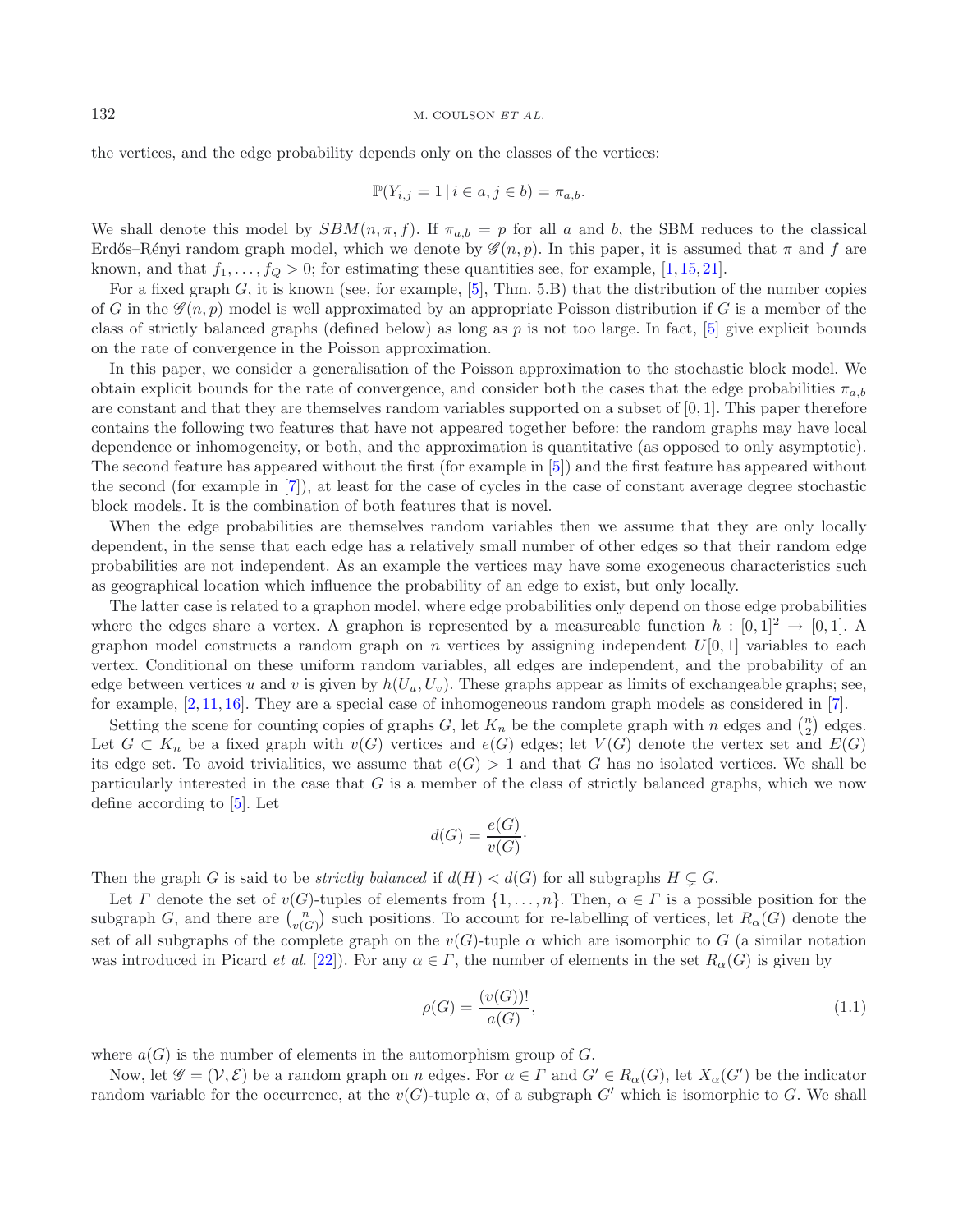#### POISSON APPROXIMATION OF SUBGRAPH COUNTS IN STOCHASTIC BLOCK MODELS AND A GRAPHON MODEL 133

let W denote the total number of copies of G in the random graph  $\mathscr{G}$ ,

<span id="page-2-0"></span>
$$
W = \sum_{\alpha \in \Gamma} \sum_{G' \in R_{\alpha}(G)} X_{\alpha}(G'). \tag{1.2}
$$

Here, copies are counted as opposed to induced copies where not only all edges of the graph have to appear, but also no edge which is not in the graph is allowed to appear in the copy. For example, the complete graph  $K_n$ ,  $n \geq 3$ , contains  $(n-1)!/2$  copies, but no induced copy, of an *n*-cycle.

To illustrate our notation, consider counting the number of isomorphic copies of the path on three vertices, denoted by G, in a graph  $\mathscr G$  with vertex set  $\{1, 2, 3, 4\}$ . We first construct the vertex set  $\Gamma$  of all 3-tuples from the set  $\{1, 2, 3, 4\}$ . For the set  $\{1, 2, 3\} \in \Gamma$ , we consider the indicators  $X_{\{1,2,3\}}(G')$ , where  $G' \in R_{\{1,2,3\}}(G)$ . The set  $R_{\{1,2,3\}}(G)$  contains three non-redundant ways  $G'_1, G'_2, G'_3$  that a copy of G can occur on  $\{1,2,3\}$ , these being if edges  $\{1, 2\}$  and  $\{1, 3\}$  are present; edges  $\{2, 1\}$  and  $\{2, 3\}$  are present; or edges  $\{3, 1\}$  and  $\{3, 2\}$  are present. We count the number of occurrences of G in  $\{1, 2, 3\}$  using the indicators  $X_{\{1,2,3\}}(G_i')$ ,  $i = 1, 2, 3$ , and we then repeat this procedure for all  $\alpha \in \Gamma$ . Since  $|R_{\{1,2,3\}}(G)| = 3$  and  $|\Gamma| = \binom{4}{3} = 6$ , there can be at most 18 copies of G in the graph  $\mathscr G$ . For example, if  $\mathscr G$  is the circle graph with edge set  $\{\{1,2\}, \{2,3\}, \{3,4\}, \{4,1\}\},\$ then  $X_{\{1,2,3\}}(\{1,2\},\{1,3\})=0$ ,  $X_{\{1,2,3\}}(\{2,1\},\{2,3\})=1$  and  $X_{\{1,2,3\}}(\{3,1\},\{3,2\})=0$ .

<span id="page-2-1"></span>In the stochastic block model  $SBM(n, \pi, f)$ , the conditional occurrence probability of an isomorphic copy  $G'$ of the subgraph G on  $\alpha = (i_1, \ldots, i_{\nu(G)})$  given the class of each vertex is

$$
\mathbb{P}(X_{\alpha}(G') = 1 | i_1 \in c_1, \ldots, i_{v(G)} \in c_{v(G)}) = \prod_{1 \le u < v \le v(G): (u, v) \in E(G)} \pi_{c_u, c_v}.
$$

The occurrence probability of an isomorphic copy  $G'$  of  $G$  is then

$$
\mu(G) = \mathbb{E}X_{\alpha}(G') = \sum_{c_1, c_2, ..., c_v(G)=1}^{Q} f_{c_1} f_{c_2} \cdots f_{c_v(G)} \prod_{1 \le u < v \le v(G): (u, v) \in E(G)} \pi_{c_u, c_v}.
$$
\n(1.3)

Note that for any  $\alpha, \beta \in \Gamma$  and  $G' \in R_{\alpha}(G), G'' \in R_{\beta}(G)$  we do indeed have  $\mathbb{E}X_{\alpha}(G') = \mathbb{E}X_{\beta}(G'')$ . We therefore have that

$$
\lambda := \mathbb{E}W = \binom{n}{v(G)} \rho(G)\mu(G). \tag{1.4}
$$

In this paper, we use the Stein–Chen method for Poisson approximation, introduced by [\[8\]](#page-11-20), to assess the distributional distance between  $\mathcal{L}(W)$  and the  $Po(\lambda)$  distribution when the fixed graph G is is a member of the class of strictly balanced graphs. This discrepancy is measured using the total variation distance, which for non-negative, integer-valued random variables  $U$  and  $V$  is given by

$$
d_{TV}(\mathcal{L}(U), \mathcal{L}(V)) = \sup_{A \subseteq \mathbb{Z}^+} |\mathbb{P}(U \in A) - \mathbb{P}(V \in A)|.
$$

In deriving bounds on the total variation distance, we exploit the local dependence structure of the indicators  $X_\alpha(G')$ . To this end, for each  $\alpha \in \Gamma$ , we introduce a set  $A_\alpha$  which can be viewed as a dependency neighbourhood of  $\alpha$ . In the SBM, as class assignments are independent and the edge probabilities are given, we can take

$$
A_{\alpha} = \{ \beta \in \Gamma \colon |\alpha \cap \beta| \ge 1 \}.
$$

Here,  $A_\alpha$  is a dependency neighbourhood of  $\alpha$  in the sense that if  $|\alpha \cap \beta| = 0$ , then  $X_\alpha(G')$  and  $X_\beta(G'')$  are independent for any  $G' \in R_{\alpha}(G)$ ,  $G'' \in R_{\beta}(G)$ . In Section 3, the edge probabilities are random variables, in which case finding a suitable dependency neighbourhood  $A_{\alpha}$  is more involved. With

$$
\eta_{\alpha}(G') = \sum_{\beta \in A_{\alpha}} \sum_{G'' \in R_{\alpha}(G)} X_{\beta}(G'')
$$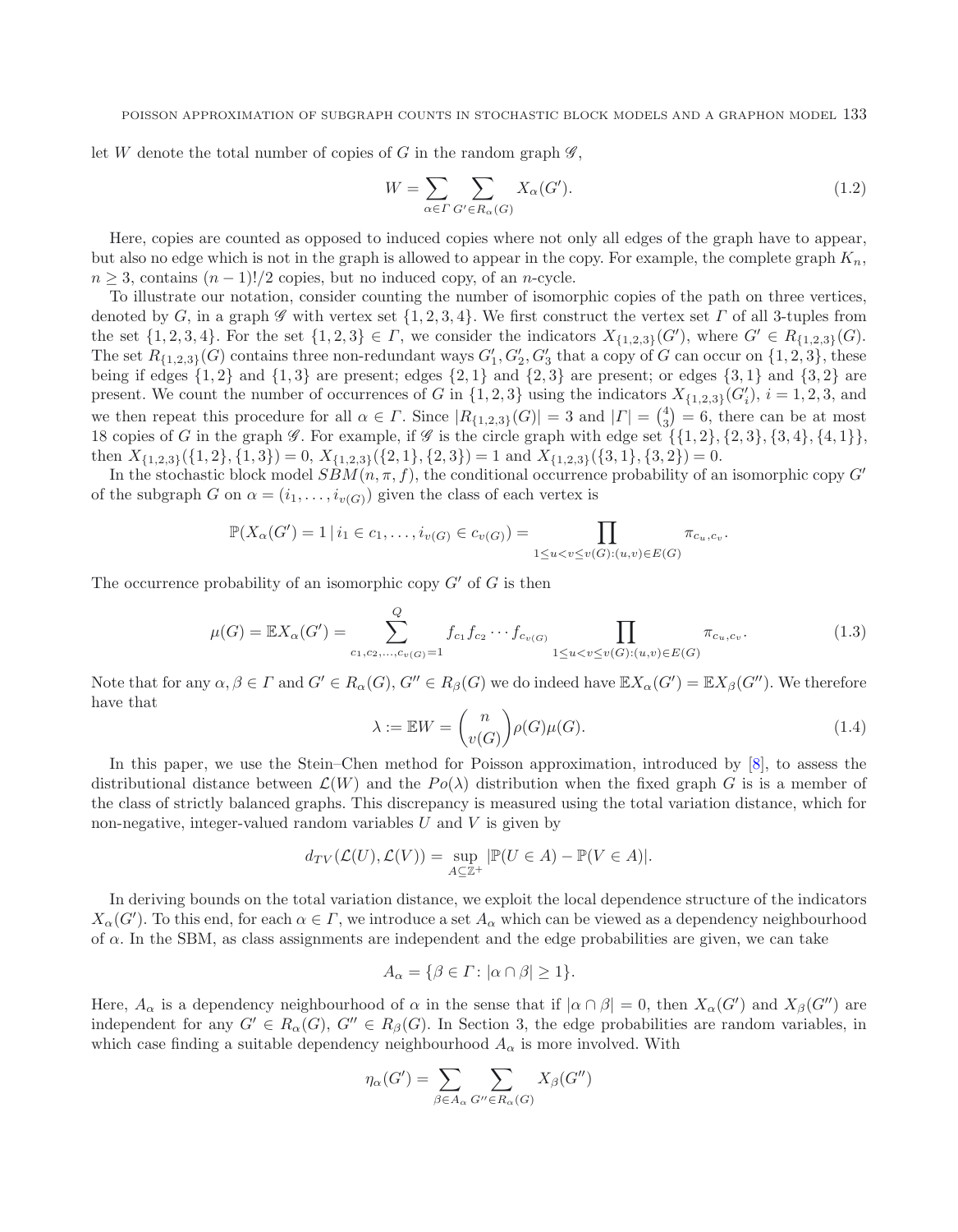and

<span id="page-3-0"></span>
$$
\theta_{\alpha}(G') = X_{\alpha}(G')(\eta_{\alpha}(G') - X_{\alpha}(G')), \qquad (1.5)
$$

a simple corollary of Theorem 1 in [\[4\]](#page-11-21), or of Theorem 1.A in [\[5\]](#page-11-15) is that

$$
d_{TV}(\mathcal{L}(W), Po(\lambda)) \leq \lambda^{-1} (1 - e^{-\lambda}) \sum_{\alpha \in \Gamma} \sum_{G' \in R_{\alpha}(G)} \{ \mathbb{E} X_{\alpha}(G') \mathbb{E} \eta_{\alpha}(G') + \mathbb{E} \theta_{\alpha}(G') \}.
$$
 (1.6)

Thus bounding the total variation distance between the distribution of the subgraph counts in the SBM and the  $Po(\lambda)$  distribution reduces to bounding the expectations on the right-hand side of [\(1.6\)](#page-3-0). We shall prove our Poisson approximations for subgraph counts (Thms. [2.1](#page-3-1) and [3.1](#page-8-0) and Cor. [4.1\)](#page-9-0) using this approach. The Poisson approximation results of these theorems are valid when the fixed graph G is strictly balanced and the edge probabilities  $\pi_{a,b}$  are not too large. These theorems generalise Theorem 5.B of [\[5\]](#page-11-15), which asserts that a Poisson approximation is valid in the  $\mathscr{G}(n, p)$  model under the same conditions.

The Poisson approximation is valid under these conditions in the SBM for exactly the same reason as it is in the  $\mathscr{G}(n, p)$  model: if G is strictly balanced and the  $\pi_{a,b}$  are not too large, with high probability the copies of G are vertex disjoint and the  $X_\alpha(G)$  are close to being independent. Thus, W is the sum of a large number of almost independent indicators with small means, and a Poisson approximation is valid. In the  $\mathscr{G}(n, p)$ model, the Poisson approximation breaks down if G is not strictly balanced [\[23](#page-11-22)], although Compound Poisson approximations may still be valid for certain classes of subgraphs; see [\[25](#page-11-23)]. For this reason, we restrict our attention to strictly balanced graphs.

<span id="page-3-3"></span><span id="page-3-2"></span>The rest of the paper is organised as follows. In Section 2, we use the Stein–Chen method to derive a Poisson approximation for the number of subgraphs in the SBM which are isomorphic to some fixed graph from the class of strictly balanced graphs. In Section 3, we consider a generalisation of this problem in which the edge probabilities are now (possibly locally dependent) random variables supported on a subset of [0, 1]. Again, we derive a Poisson approximation for the number of copies of a fixed subgraph in this model. Section 4 gives a Poisson approximation of small graph counts in the graphon model.

### 2. Poisson approximation of subgraph counts in the stochastic block model

In this section, we obtain a Poisson approximation for the number of subgraphs in the SBM which are isomorphic to a fixed graph from the class of strictly balanced graphs. Before stating this result, we introduce some notation. Let

<span id="page-3-4"></span>
$$
\alpha(G) = \min_{H} \frac{e(G) - e(H)}{v(G) - v(H)}\tag{2.1}
$$

and

$$
\gamma(G) = \min_{H} (d(G)v(H) - e(H)) = \min_{H} v(H) \cdot (d(G) - d(H)),
$$
\n(2.2)

where the minima are taken over all  $H \subsetneq G$  without isolated vertices. It is worth noting that the graph G is strictly balanced if  $\gamma(G) > 0$  or  $\alpha(G) > d(G)$ ; see [\[5\]](#page-11-15). Also, let

$$
\pi^* = \max_{1 \le a < b \le Q} \pi_{a,b} \tag{2.3}
$$

<span id="page-3-1"></span>denote the maximum edge probability.

<span id="page-3-5"></span>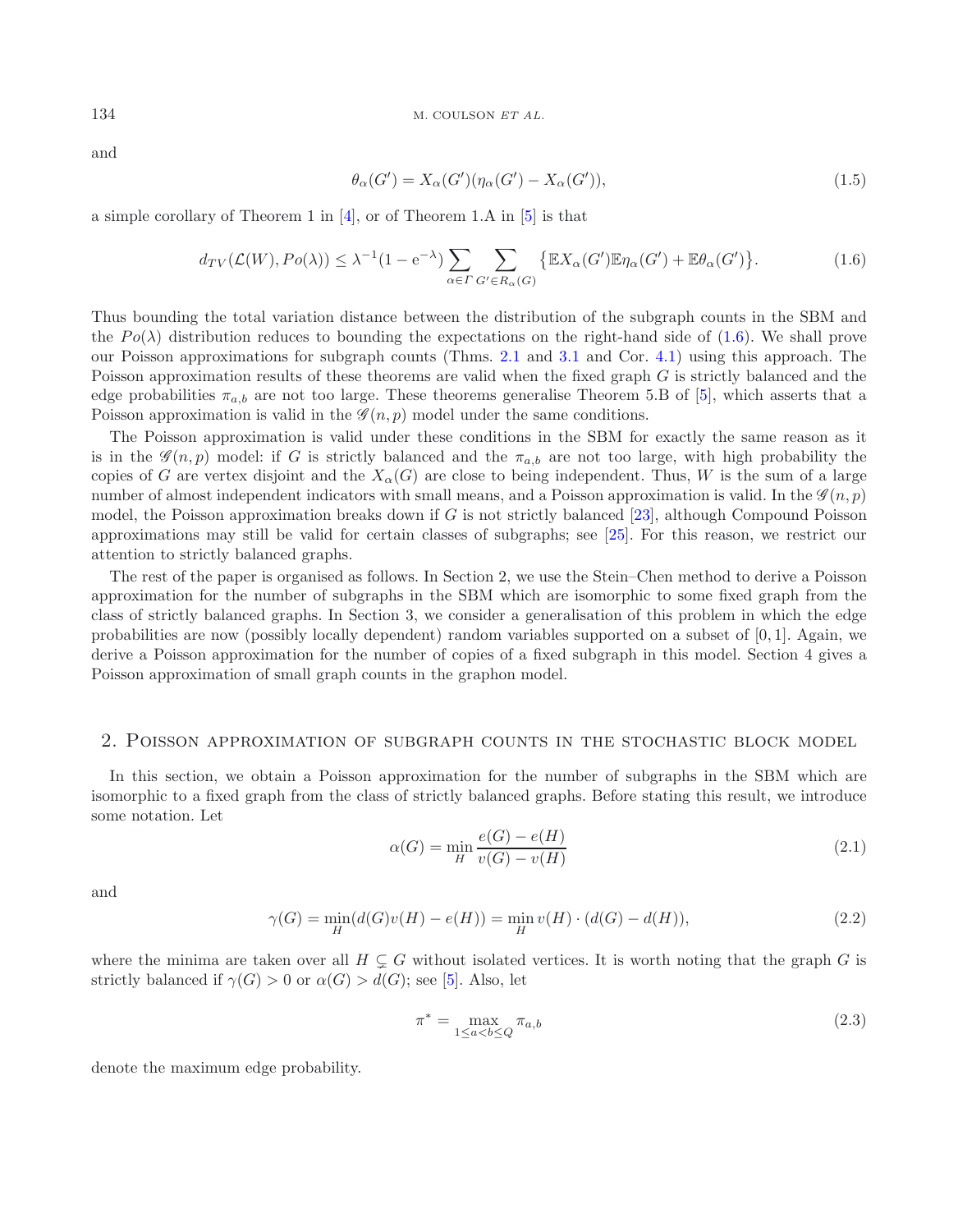<span id="page-4-4"></span>**Theorem 2.1.** Suppose that G is a strictly balanced graph. Then, with the notation  $(1.3)$ ,  $(1.1)$ ,  $(2.1)$ ,  $(2.2)$ *and* [\(2.3\)](#page-3-4)*,*

<span id="page-4-3"></span><span id="page-4-0"></span>
$$
d_{TV}(\mathcal{L}(W), Po(\lambda)) \le (1 - e^{-\lambda})\rho(G) \left\{ 2\frac{v(G)^2}{v(G)!} n^{v(G)-1} (\pi^*)^{e(G)} + \pi^* \right. \\ \left. + \sum_{s=2}^{v(G)-1} \binom{v(G)}{s} \frac{n^{v(G)-s} (\pi^*)^{\kappa(G,s)}}{(v(G)-s)!} \right\},
$$
\n(2.4)

*where*

$$
\kappa(G, s) = \max(e(G) - sd(G) + \gamma(G), (v(G) - s)\alpha(G)).
$$
\n(2.5)

 $\sum_{\alpha \in \Gamma} \sum_{G' \in R_{\alpha}(G)} \mathbb{E} X_{\alpha}(G') \mathbb{E} \eta_{\alpha}(G')$ . For the dependence set  $A_{\alpha} = \{\beta \in \Gamma : |\alpha \cap \beta| \geq 1\},\$ *Proof.* We establish our bound by bounding the right-hand side of inequality [\(1.6\)](#page-3-0), starting with

<span id="page-4-2"></span>
$$
|A_{\alpha}| \le v(G) {n \choose v(G)-1} \le \frac{v(G)^2}{v(G)!} n^{v(G)-1}.
$$
\n(2.6)

It is now clear from  $(1.3)$  and  $(2.6)$  that

$$
\mathbb{E}\eta_{\alpha}(G') = \sum_{\beta \in A_{\alpha}} \sum_{G' \in R_{\alpha}(G)} \mathbb{E}X_{\beta}(G') = |A_{\alpha}| \rho(G)\mu(G)
$$
  

$$
\leq \frac{\rho(G)v(G)^{2}}{v(G)!} n^{v(G)-1}\mu(G). \tag{2.7}
$$

The more involved part of the proof, where the assumption of strictly balancedness comes into play, is to bound the expectation  $\mathbb{E}\theta_{\alpha}(G')$  from [\(1.5\)](#page-3-5). When  $\alpha$  and  $\beta$  have considerable overlap, then  $\mathbb{E}X_{\alpha}(G')X_{\beta}(G'')$ may be large compared to  $\mathbb{E} X_{\alpha}(G')$  – but there are not many  $\beta$ 's which have considerable overlap with  $\alpha$ . To take account of the overlap, we partition  $A_{\alpha}$  into sets  $\{ \Gamma_{\alpha}^{s} \}_{1 \leq s \leq v(G)}$ , where  $\Gamma_{\alpha}^{s} = \{ \beta \in \Gamma : |\alpha \cap \beta| = s \}$ . These sets can be bounded above by

$$
|\Gamma_{\alpha}^{s}| \le {\binom{v(G)}{s}} {\binom{n}{v(G)-s}} \le {\binom{v(G)}{s}} \frac{n^{v(G)-s}}{(v(G)-s)!}.
$$

<span id="page-4-1"></span>Now, recalling [\(1.5\)](#page-3-5),

$$
\mathbb{E}\theta_{\alpha}(G') = \sum_{s=1}^{v(G)-1} \sum_{\beta \in \Gamma_{\alpha}^s} \sum_{G'' \in R_{\beta}(G)} \mathbb{E}X_{\alpha}(G')X_{\beta}(G'') + \sum_{G'' \in R_{\beta}(G)} \mathbb{E}X_{\alpha}(G')X_{\alpha}(G'').
$$

To bound the expectations in the above expression, we consider the cases of different overlap s separately.

Firstly, for  $G' \neq G''$ , and for  $s = v(G)$ , so that  $\alpha = \beta$ , there must be at least 1 edge present in  $G''$  which is not in  $G'$ . Due to the conditional independence of the edges, for any edge indicator  $Y_{i,j}$  which is not included in  $X_{\alpha}(G'),$ 

$$
\mathbb{P}(Y_{i,j} = 1 | X_{\alpha}(G') = 1) = \sum_{a,b=1}^{Q} \pi_{a,b} \mathbb{P}(i \in a, j \in b | X_{\alpha}(G') = 1) \le \pi^*.
$$
 (2.8)

Hence

$$
\mathbb{E}X_{\alpha}(G')X_{\beta}(G'') \leq \mu(G)\pi^* \quad \text{ for }\beta \in \Gamma_{\alpha}^{v(G)}.
$$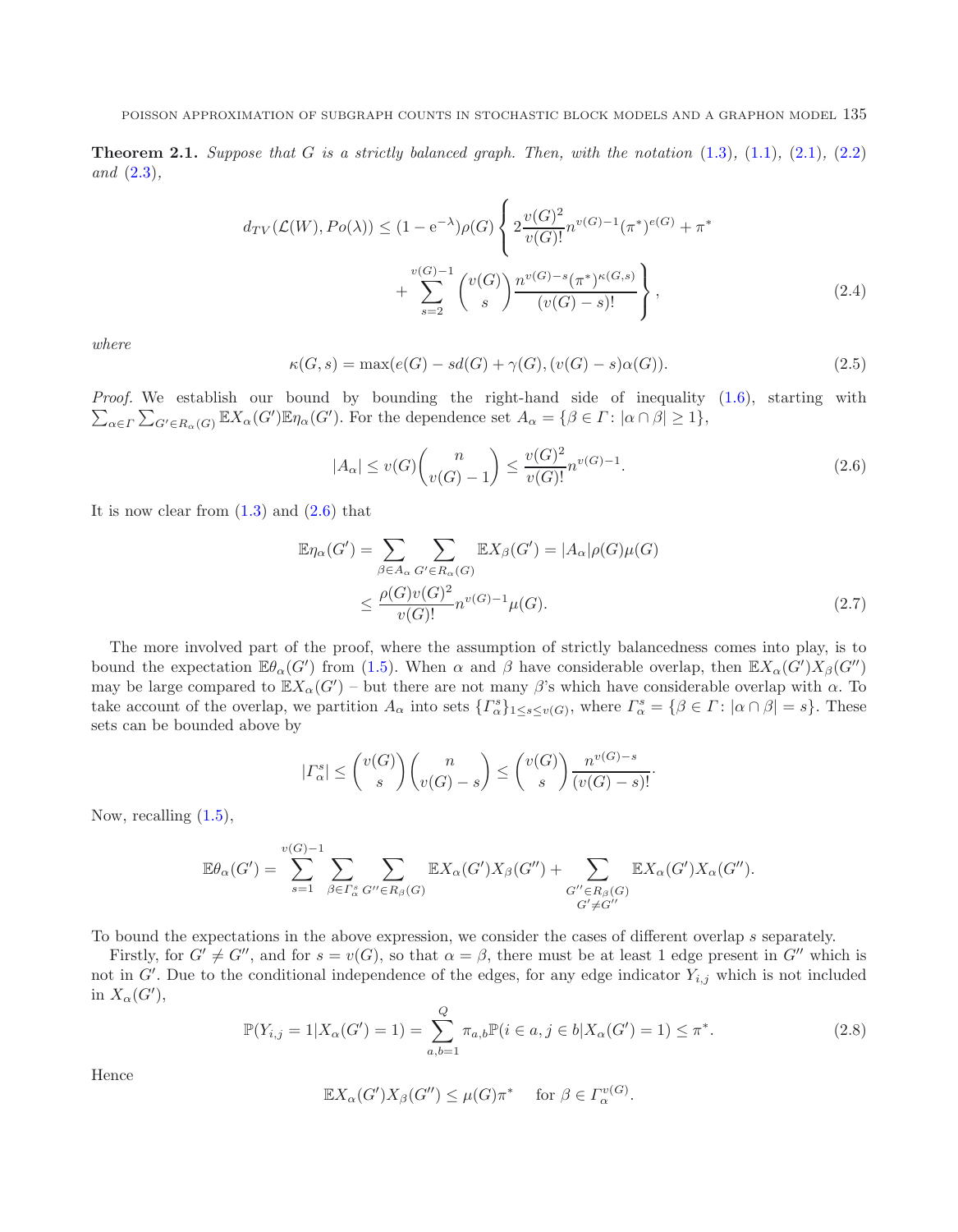#### <span id="page-5-0"></span>136 M. COULSON *ET AL.*

Next, we consider the case  $s = 1$ , in which  $\alpha$  and  $\beta$  only intersect at a single vertex. As a result, G' and G'' cannot share an edge. Using the generalisation of [\(2.8\)](#page-4-1) that for any set of edges A which does not overlap with the edges in  $X_{\alpha}(G')$ ,

$$
\mathbb{P}(Y_{i,j} = 1, (i,j) \in A | X_{\alpha}(G') = 1) \le (\pi^*)^{|A|},\tag{2.9}
$$

it follows that

$$
\mathbb{E} X_{\alpha}(G')X_{\beta}(G'') \leq \mu(G)(\pi^*)^{e(G)} \quad \text{ for } \beta \in \Gamma_{\alpha}^1.
$$

Finally, we consider the case  $2 \leq s \leq v(m) - 1$ . We shall derive two bounds for the expectation  $\mathbb{E} X_\alpha(G') X_\beta(G'').$ 

There are  $e(G)$  edges from the subgraph G' given on  $\alpha$  and we now consider the number of additional edges resulting from the subgraph  $G''$  given on  $\beta$ . Here the underlying graph is  $K_n$ , the complete graph. Consider the subgraph H of the intersection graph of G' and G'' induced on the intersection of  $\alpha$  and  $\beta$ , which has vertex set  $V(H) = \alpha \cap \beta$  and edge set  $E(H)$ , for which  $e \in E(H)$  if and only if  $e \in E(G') \cap E(G'')$ . Due to the fact that  $|\alpha \cap \beta| = s$ , we have  $v(H) = s$ , and, because G' is strictly balanced, it must be the case that  $d(H) < d(G)$  (we have  $d(G') = d(G)$ , as G and G' are isomorphic), and so  $e(H) < sd(G)$ . Recalling [\(2.2\)](#page-3-3), we have  $e(H) + \gamma(G) \le sd(G)$ , that is  $e(H) \le sd(G) - \gamma(G)$ . Thus, there are at least  $e(G) - (sd(G) - \gamma(G)) = e(G) - sd(G) + \gamma(G)$  edges from  $G''$ which are not in the subgraph G', and so the union graph of G' and G" on  $\alpha \cup \beta$  has at least  $2e(G) - sd(G) + \gamma(G)$ edges.

Alternatively, with  $\alpha(G)$  as in  $(2.1)$ ,

$$
e(G) - e(H) = (v(G) - v(H))\frac{e(G) - e(H)}{v(G) - v(H)}
$$

$$
\geq (v(G) - v(H))\alpha(G)
$$

$$
= (v(G) - s)\alpha(G),
$$

and therefore there are at least  $e(G) + (v(G) - s)\alpha(G)$  edges in the union graph of G' and G'' on  $\alpha \cup \beta$ . This bound in connection with [\(2.9\)](#page-5-0) leads to the bound

$$
\mathbb{E}X_{\alpha}(G')X_{\beta}(G'') \leq \mu(G)(\pi^*)^{\kappa(G,s)} \quad \text{ for } \beta \in \Gamma_{\alpha}^s,
$$

where  $\kappa(G, s) = \max(e(G) - sd(G) + \gamma(G), (v(G) - s)\alpha(G))$ . Collecting the bounds gives

$$
\mathbb{E}\theta_{\alpha}(G') \leq \mu(G) \left\{ \sum_{G'' \in R_{\beta}(G)} \pi^* + \sum_{\beta \in \Gamma_{\alpha}^1} (\pi^*)^{e(G)} + \sum_{s=2}^{v(G)-1} \sum_{\beta \in \Gamma_{\alpha}^s} (\pi^*)^{\kappa(G,s)} \right\}
$$
  
\n
$$
\leq \rho(G)\mu(G) \left\{ \pi^* + \frac{v(G)^2}{v(G)!} n^{v(G)-1} (\pi^*)^{e(G)} + \sum_{s=2}^{v(G)-1} \frac{v(G)^2}{v(G)} n^{v(G)-1} (\pi^*)^{e(G)} \right\}
$$
  
\n
$$
+ \sum_{s=2}^{v(G)-1} {v(G) \choose s} \frac{n^{v(G)-s} (\pi^*)^{\kappa(G,s)}}{(v(G)-s)!} \right\}.
$$
 (2.10)

Finally, substituting  $(2.7)$  and  $(2.10)$  into  $(1.6)$  and recalling  $(1.4)$  yields  $(2.4)$ .

### <span id="page-5-1"></span> $\Box$

#### **Remark 2.2.**

1. The stochastic block model structure enters the proof only through the expression for  $\mu(G)$  as well as the bound  $(2.9)$ .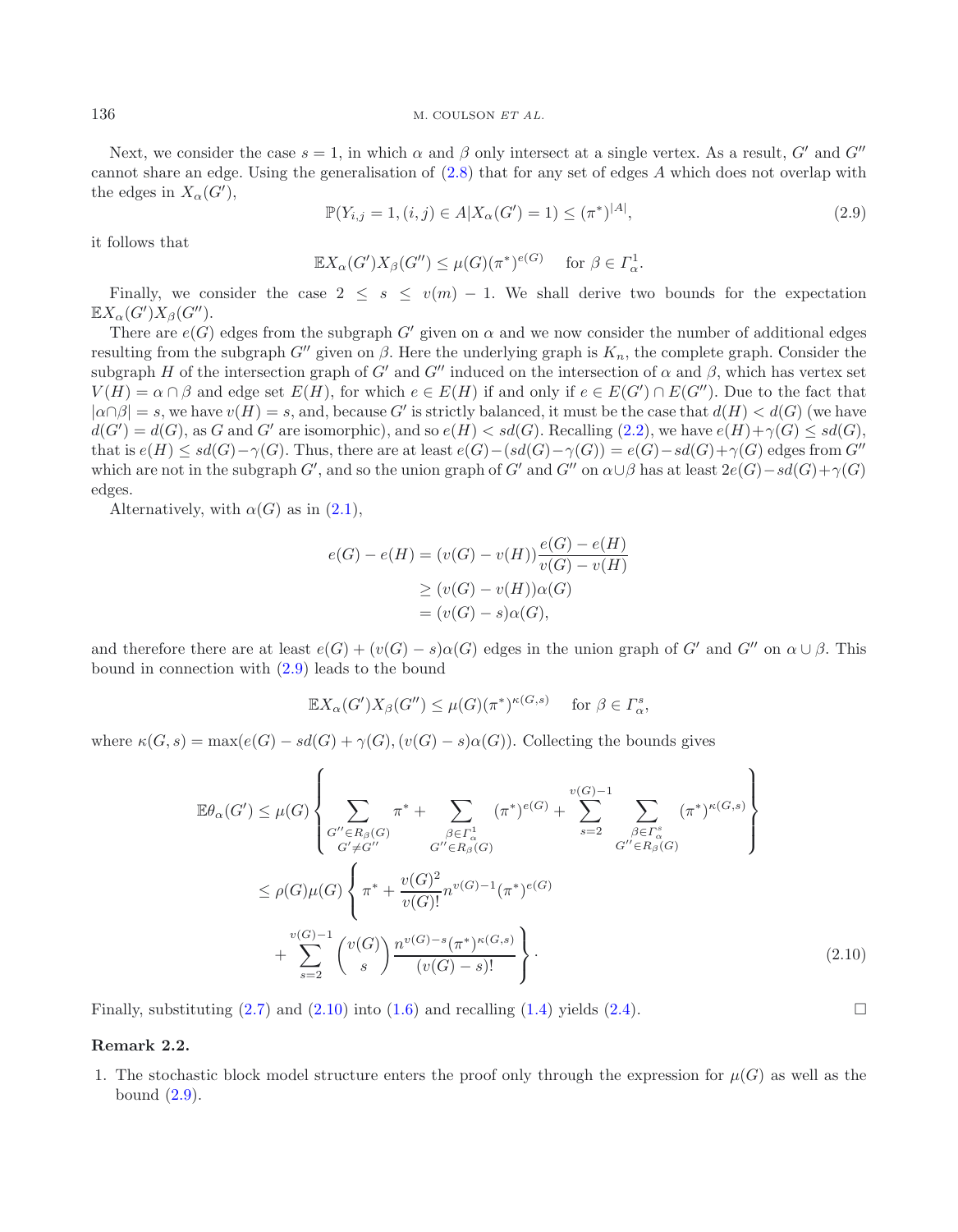- 2. Theorem [2.1](#page-3-1) generalises Theorem 5.B of [\[5](#page-11-15)] for the Erdős-Rényi random graph model to the Stochastic block model. When we take  $\pi_{a,b} = p$  for all a, b we recover the same rate of convergence as that given by Theorem 5.B of [\[5\]](#page-11-15). Indeed the graph combinatorics arguments in our proof are strongly related to those in the proof of Theorem 5.B of [\[5](#page-11-15)]. It should, however, be noted that our proof uses a local coupling approach whereas the proof in  $[5]$  $[5]$  uses size bias couplings.
- 3. To assess the behaviour of the bound it may be advantageous to use the bound  $1 e^{-\lambda} < \min(1, \lambda)$ . Heuristically, a Poisson approximation should hold when  $\mu(G)$  is small. When  $\mu$  is so small that  $\lambda < 1$  then the factor  $1 - e^{-\lambda}$  is beneficial.
- 4. For a strictly balanced graph,

$$
\kappa(G, s) \ge (v(G) - s)\alpha(G) > (v(G) - s)d(G)
$$
\n
$$
(2.11)
$$

for all  $s = 0, \ldots, v(G) - 1$ . Let  $\Delta \kappa = \kappa(G, s) - (v(G) - s)d(G)$ . Then  $\Delta \kappa > 0$ . Using [\(2.9\)](#page-5-0) we can bound  $\mu(G) \leq (\pi^*)^{e(G)}$ . If  $n(\pi^*)^{d(G)}$  is bounded by c as  $n \to \infty$  then  $\lambda \leq \frac{\rho(G)}{\nu(G)!}c^{\nu(G)}$  and  $n^{\nu(G)-s}(\pi^*)^{\kappa(G,s)} \leq$  $c^{v(G)-s}(\pi^*)^{\Delta \kappa}$ . Moreover the bound in Theorem [2.1](#page-3-1) is then of order  $O(\min(n^{-1}, n^{-\frac{\Delta \kappa}{d(G)}}))$  as  $n \to \infty$ , with proportion vector f and graph G fixed.

- 5. Theorem [2.1](#page-3-1) is not an asymptotic result but an explicit bound, which may or may not be small.
- 6. The result of Theorem [2.1](#page-3-1) is perhaps most interesting when the limiting  $Po(\lambda)$  distribution is non-degenerate in the limit  $n \to \infty$ . Suppose that there exist universal constants c and C such that  $cn^{-1/d(G)} \leq \pi_{a,b} \leq$  $Cn^{-1/d(G)}$  for all a, b. Then using the inequality  $\frac{m^k}{k^k} \leq {m \choose k} \leq \frac{m^k}{k!}$ ,  $1 \leq k \leq m$  and  $(1.4)$  we obtain

<span id="page-6-0"></span>
$$
\frac{\rho(G)}{v(G)^{v(G)}}c^{e(G)} \leq \lambda \leq \frac{\rho(G)}{v(G)!}C^{e(G)}.
$$

Moreover,

$$
d_{TV}(\mathcal{L}(W), Po(\lambda)) \le \min\left(1, \frac{\rho(G)}{v(G)} C^{e(G)}\right) \rho(G) \left\{\frac{2v(G)^2}{v(G)!} C^{e(G)} n^{-1} + C n^{-1/d(G)} + \min(A, B)\right\},\tag{2.12}
$$

.

where

$$
A = (1 + C^{\alpha(G)})^{\nu(G) - 1} n^{1 - \alpha(G)/d(G)};
$$
  
\n
$$
B = C^{e(G) + \gamma(G)} (1 + C^{-d(G)})^{\nu(G) - 1} n^{-\gamma(G)/d(G)}
$$

**Example 2.3.** We now use  $(2.12)$  to obtain Poisson approximations for the number of copies of the following fixed graphs with  $v \geq 3$  vertices in the  $SBM(n, \pi, f)$  model. We consider the following strictly balanced graphs on v vertices each:

- $G_{1,v}$  a tree on the v vertices, with  $v-1$  edges;
- $G_{2,v}$  the cycle graph on the v vertices (with v edges);
- $G_{3,v}$  the complete graph on v vertices with one edge removed;
- $G_{4,v}$   $K_v$ , the complete graph on v vertices.

In order to apply [\(2.12\)](#page-6-0), we must compute the quantities  $d(G)$ ,  $\alpha(G)$  and  $\gamma(G)$  for each graph G. These quantities are easy to compute, and the values are given in Table [1.](#page-7-0) If for a given graph  $G$  there exist universal constants c and C such that  $cn^{-1/d(G)} \leq \pi_{a,b} \leq Cn^{-1/d(G)}$  for all a, b, then a bound for the total variation distance between the distribution of W and the  $Po(\lambda)$  distribution now follows directly from [\(2.12\)](#page-6-0). In Table [2,](#page-7-1)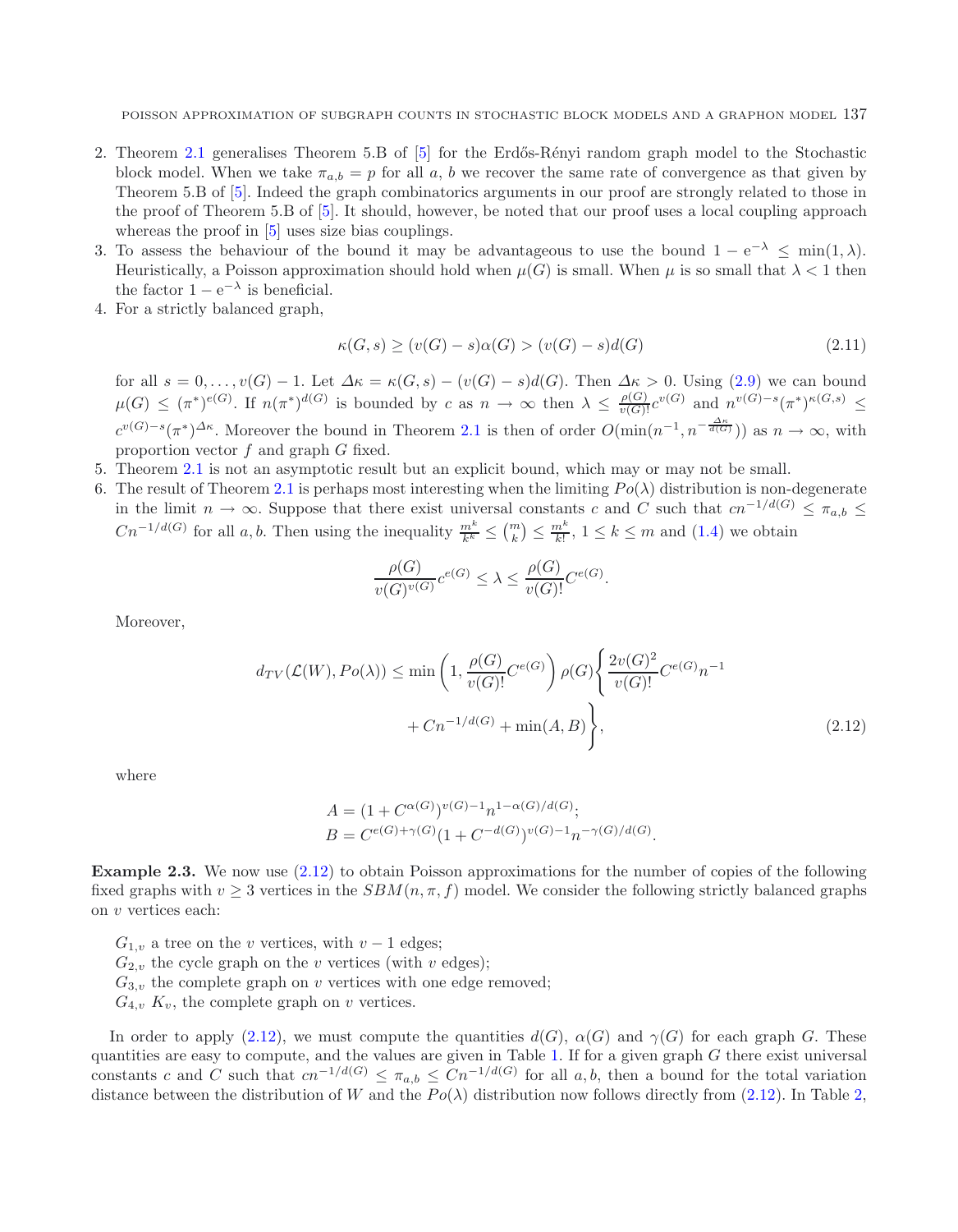<span id="page-7-1"></span>

| Graph $G$ | (G)                                       | $\alpha(G)$                                             | $\gamma(G)$                                                                            |
|-----------|-------------------------------------------|---------------------------------------------------------|----------------------------------------------------------------------------------------|
| $G_{1,v}$ | $v-1$<br>$\overline{v}$                   | $\frac{(v-1)-1}{v-2}=1$                                 | $\frac{(v-1)^2}{v}$<br>$(v-2)=\frac{1}{v}$                                             |
| $G_{2,v}$ |                                           | $\frac{v-1}{v-2}$                                       |                                                                                        |
| $G_{3,v}$ | $\frac{(v+1)(v-2)}{2}$<br>2 <sub>21</sub> | $\frac{\binom{v}{2}-1-1}{v-2} = \frac{v^2-v-4}{2(v-2)}$ | $1/3$ if $v = 3$ and                                                                   |
|           |                                           |                                                         | $\frac{(v+1)(v-2)}{2} - ((\begin{pmatrix} v \\ 2 \end{pmatrix} - 2) = 1$<br>if $v > 4$ |
| $G_{4,v}$ | $v-1$                                     | $\frac{\binom{v}{2}-1}{v-2} = \frac{v+1}{2}$            | $\frac{(v-1)v}{2} - ((\frac{v}{2}) - 1) = 1$                                           |

<span id="page-7-0"></span>TABLE 1. Values of  $d(G)$ ,  $\alpha(G)$  and  $\gamma(G)$ .

Table 2. Scaling and bounds on the rate of convergence.

| Graph     | Scaling                       | $d_{TV}(\mathcal{L}(W), Po(\lambda))$              |
|-----------|-------------------------------|----------------------------------------------------|
| $G_{1,v}$ | $\pi^* = C n^{-v/(v-1)}$      | $O(n^{-1/(v-1)}) = O((\pi^*)^{1/v})$               |
| $G_{2,v}$ | $\pi^* = C n^{-1}$            | $O(n^{-1}) = O(\pi^*)$                             |
| $G_{3,v}$ | $\pi^* = Cn^{-2v/(v+1)(v-2)}$ | $O(n^{-1/2}) = O((\pi^*)^{1/3})$ if $v = 3$        |
|           |                               | and                                                |
|           |                               | $O(n^{-2/(v-1)}) = O((\pi^*)^{(v+1)(v-2)/v(v-1)})$ |
|           |                               | if $v > 4$                                         |
| $G_{4,v}$ | $\pi^* = C n^{-2/(v-1)}$      | $O(n^{-2/(v-1)}) = O(\pi^*)$                       |

for each graph  $G$ , we give the resulting bounds on the rate of convergence in terms of n. For this rate of convergence it is assumed that the proportion vector  $f = f(n)$  remains constant as  $n \to \infty$ , and that G does not change with n. We also give a scaling of the edge probabilities that is required to given a non-degenerate λ in the limit. This scaling is given in terms of  $\pi^* = \max_{1 \leq a < b < Q} \pi_{a,b}$  (note that all the  $\pi_{a,b}$  are of the same order). Table [2](#page-7-1) shows that the bound on the rate of convergence for the tree graph may be considerably larger than the bound on the rate of convergence in the cycle graph.

#### 3. Subgraph counts in graph models with random edge probabilities

In this section, we consider a model in which the edge probabilities are themselves random variables. Let  $I = \{u, v : 1 \le u < v \le n\}$  be the index set of potential edges and for  $(u, v) \in I$  let  $\Theta_{u,v} = \Theta_{v,u} \in [0,1]$ be random variables; given  $\Theta_{u,v} = \theta_{u,v}$  the edge indicator  $Y_{u,v}$  is Bernoulli distributed with parameter  $\theta_{u,v}$ . Conditional on the edge probabilities  $\{\Theta_{u,v} : (u,v) \in I\}$  the edge indicator variables  $\{Y_{u,v} : (u,v) \in I\}$  are assumed to be independent.

We shall assume a local dependence structure for the edge probabilities: for any  $(u, v) \in I$  there is a set  $B_{u,v}$  such that for any edge set  $\mathcal{E}$ , the collection of random variables  $\{\Theta_{u,v} : (u,v) \in \mathcal{E}\}\$  is independent of the collection of random variables  $\{\Theta_{x,y} : (x,y) \in (\bigcup_{(u,v) \in \mathcal{E}} B_{u,v})^c\}$ . Moreover, we assume that  $B_{u,v}$  is of the form

$$
B_{u,v} = \{(x,w) \in I : x \in M(u,v), w \in N(u,v)\}.
$$

We shall often think of  $N(u, v)$  as being a small set compared to  $\{1, \ldots, n\}$ , whereas  $M(u, v)$  could be a large set. We denote the least upper bound on  $\{[N(u, v)], (u, v) \in I\}$  by g so that

$$
|N(u, v)| \le g
$$

for all  $(u, v)$ . For independent edges, if  $u < v$  we take  $M(u, v) = \{u\}$  and  $N(u, v) = \{v\}$  so that  $B_{u, v} = \{(u, v)\}$ and  $g = 1$ ; for graphon models, we can take  $M(u, v) = \{1, \ldots, n\}$  and  $N(u, v) = \{u, v\}$  so that  $B_{u,v} = \{(x, w) \in$  $I: w \in \{u, v\}$ , and  $g = 2$ . Other examples could include exogenous covariates such as geographic location;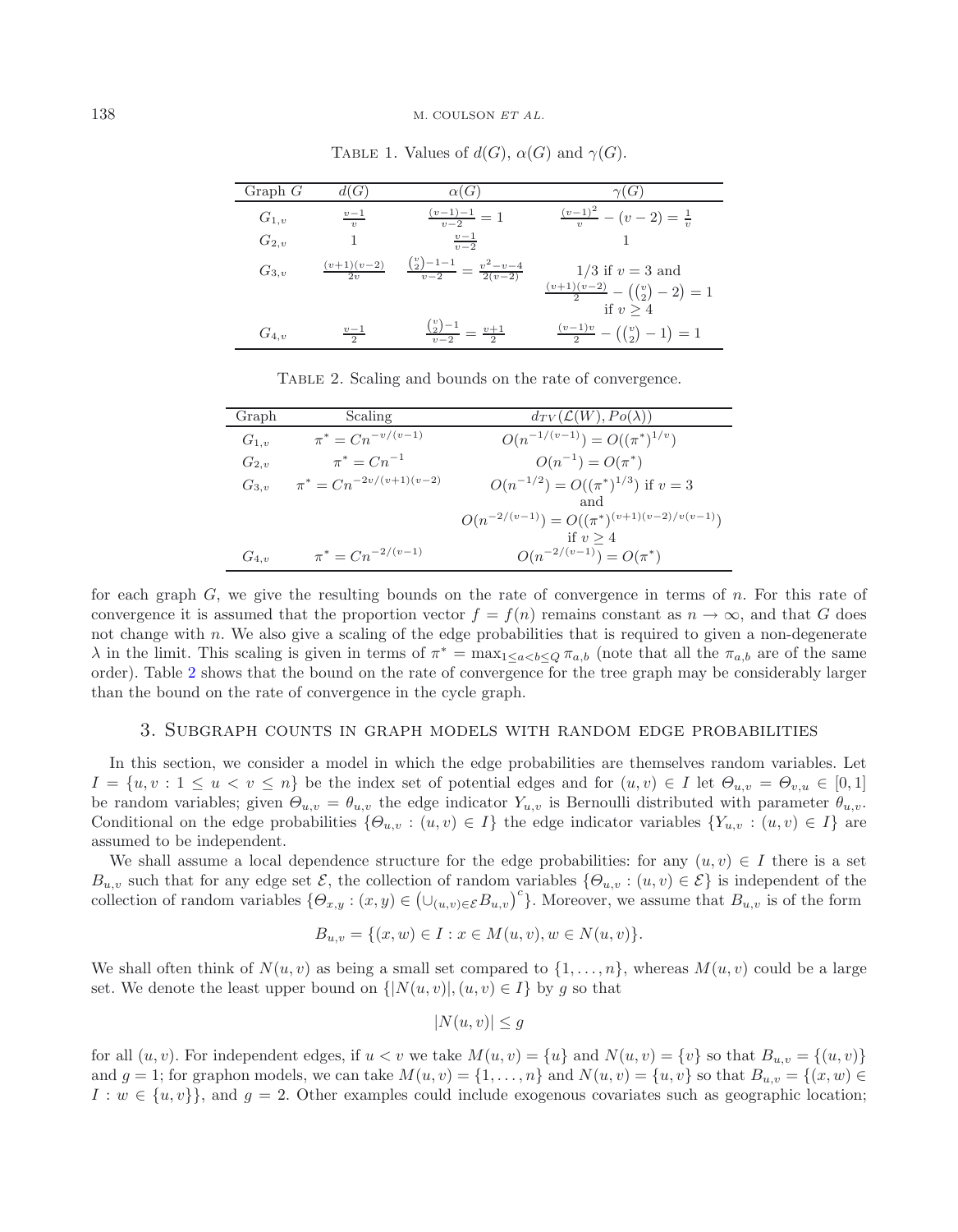<span id="page-8-2"></span>edge random variables could be independent if they are further than a certain geographic distance away from each other.

The dependency structure is now more involved. For  $\alpha = (\alpha_1, \ldots, \alpha_{\nu(G)})$  let  $\mathcal{E}(\alpha) = \{(i,j) : i \neq j, i, j \in \mathbb{N}\}$  $\{\alpha_1,\ldots,\alpha_{v(G)}\}\}$  denote the set of edges of the complete graph on  $\alpha$ . Then the set

<span id="page-8-1"></span>
$$
A_{\alpha} = \{ \beta \in \Gamma \colon |\mathcal{E}(\beta) \cap \left( \cup_{(u,v) \in \mathcal{E}(\alpha)} B_{u,v} \right)| \ge 1 \}
$$
\n(3.1)

is a dependency neighbourhood of  $\alpha$ . In particular, if  $\beta \notin A_{\alpha}$  then  $\{\Theta_{x,y} : (x,y) \in \mathcal{E}(\beta)\}\$ is independent of  ${\{\Theta_{u,v} : (u,v) \in \mathcal{E}(\alpha)\}}$ . We can bound the size of this dependency neighbourhood as follows. For  $\beta \in A_\alpha$  at least one of the vertices of  $\beta$  is in a set  $N(u, v)$  for some  $u, v \in \mathcal{E}(\alpha)$ . Each of these sets  $N(u, v)$  has at most g elements. Hence

$$
|A_{\alpha}| \le gv(G)\binom{n}{v(G)-1}.\tag{3.2}
$$

For a set of edges  $\gamma = \{\gamma_1, \gamma_2, \ldots, \gamma_k\}$  we introduce the notation  $V(\gamma)$  for the set of vertices which are endpoints in  $\gamma$ , so that  $|V(\gamma)| \leq 2|\gamma|$ . We let

$$
\nu_{k,v,s} = \max_{\substack{\gamma = \{\gamma_1, \gamma_2, \dots, \gamma_k\}; \delta = \{\delta_1, \beta_2, \dots, \delta_v\}:\\ \gamma \cap \delta = \emptyset; |V(\gamma) \cap V(\delta)| = s}} \mathbb{P}\left(\prod_{i=1}^k Y_{\gamma_i} = 1 \Big| \prod_{j=1}^v Y_{\delta_v} = 1\right).
$$
\n(3.3)

With  $\mu(G) = \mathbb{E} X_{\alpha}(G')$  and

<span id="page-8-4"></span>
$$
\lambda := \mathbb{E}W = \binom{n}{v(G)} \rho(G)\mu(G)
$$

<span id="page-8-0"></span>we obtain the following variant of Theorem [2.1.](#page-3-1)

**Theorem 3.1.** *Assume that the*  $\pi_{a,b}$  *are arbitrary random variables supported on a subset of* [0,1]*. Let*  $\nu_{k,v,s}$ *be as in* [\(3.3\)](#page-8-1)*. Suppose that* G *is a strictly balanced graph. Then*

$$
d_{TV}(\mathcal{L}(W), Po(\lambda)) \le (1 - e^{-\lambda})\rho(G)g\left\{ 2\frac{v(G)^2}{v(G)!}n^{v(G)-1}\nu_{e(G),e(G),1} + \nu_{1,e(G),1} + \sum_{s=2}^{v(G)-1} \binom{v(G)}{s} \frac{n^{v(G)-s}\nu_{\kappa(G,s),e(G),s}}{(v(G)-s)!} \right\},
$$
\n(3.4)

*where*  $\kappa(G, s)$  *is as in Theorem* [2.1](#page-3-1)*.* 

*Proof.* The proof proceeds almost exactly as that of Theorem [2.1.](#page-3-1) The combinatorial arguments are exactly as before, although note the additional factor of  $g$  in [\(3.2\)](#page-8-2). We also deal with the expectations in the formulas for  $\mathbb{E}\eta_\alpha(G')$  similarly. A complication arises from bounding the expressions  $\mathbb{E}X_\alpha(G')X_\beta(G'')$  which occur in  $\mathbb{E}\theta_{\alpha}(G')$ ; the analog of [\(2.9\)](#page-5-0) is that for any set of edges A such that  $|v(A) \cap v(G')| = s$ ,

<span id="page-8-3"></span>
$$
\mathbb{P}(Y_{i,j} = 1, (i,j) \in A | X_{\alpha}(G') = 1) \leq \nu_{|A|, e(G), s}.
$$

**Remark 3.2.** In the case that the edges are independent and  $\nu = \max_{\alpha} \mathbb{E}(Y_{\alpha})$ , we find that  $\nu_{k,v,s} = \nu^k$  does not depend on v or s. It is now an immediate consequence of Theorem [3.1](#page-8-0) that

$$
d_{TV}(\mathcal{L}(W), Po(\lambda)) \le (1 - e^{-\lambda})\rho(G) \left\{ 2\frac{v(G)^2}{v(G)!} n^{v(G)-1} \nu^{e(G)} + \nu + \sum_{s=2}^{v(G)-1} {v(G) \choose s} \frac{n^{v(G)-s} \nu^{\kappa(G,s)}}{(v(G)-s)!} \right\}.
$$
\n(3.5)

Taking the  $\pi_{a,b}$  to be constants in [\(3.5\)](#page-8-3) yields  $\pi^* = \nu$  and recovers the bound [\(2.4\)](#page-4-3).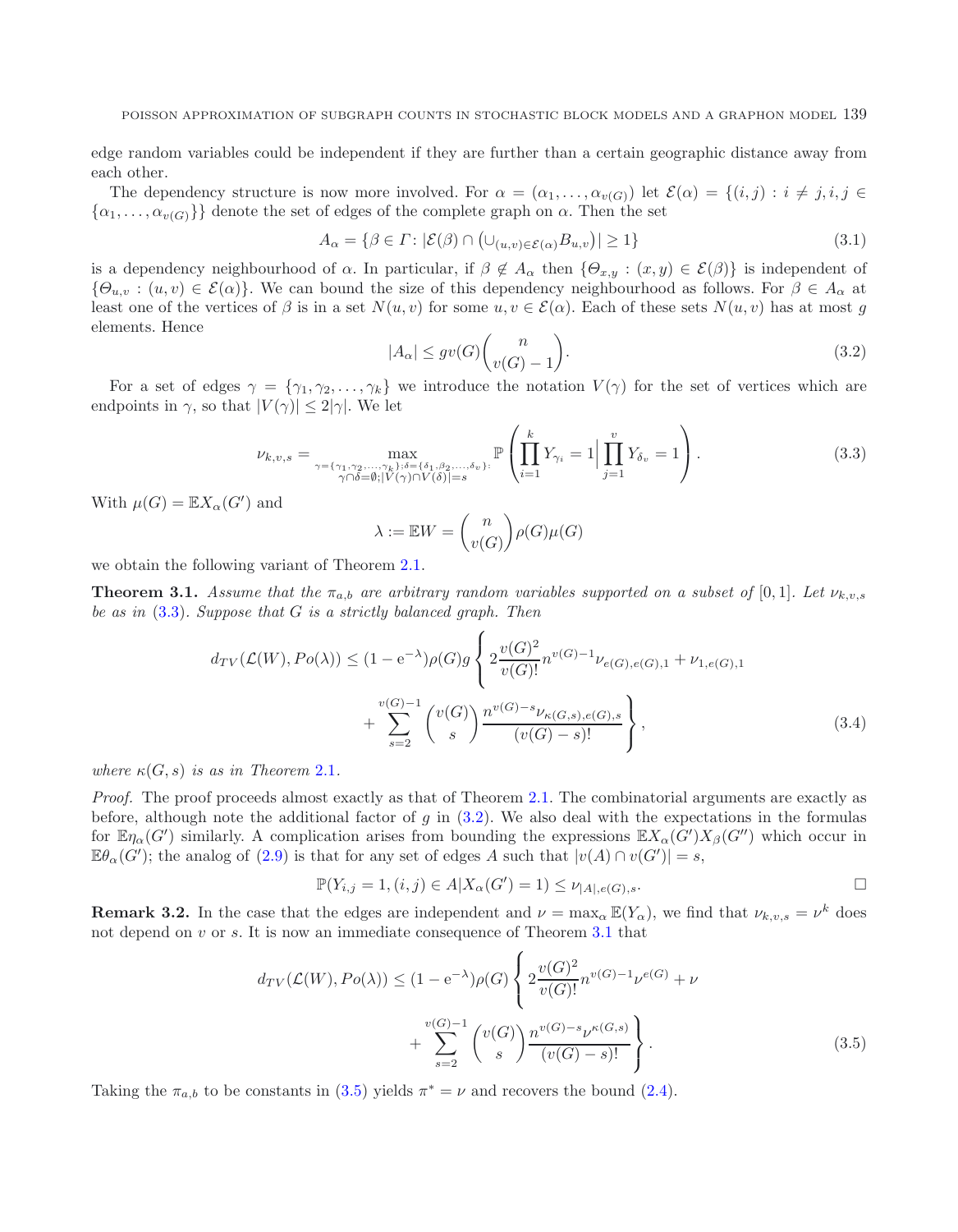### 140 M. COULSON *ET AL.*

## 4. Subgraph counts in a graphon model

The h-graphon model uses

<span id="page-9-4"></span>
$$
\pi_{u,v} = h(U_u, U_v)
$$

where  $h : [0,1]^2 \to [0,1]$  is a symmetric, measureable function and  $U_a$ ,  $a = 1,\ldots,n$ , are independent  $U[0,1]$ variables which index the graphon; see for example  $[1, 6, 15, 21]$  $[1, 6, 15, 21]$  $[1, 6, 15, 21]$  $[1, 6, 15, 21]$  $[1, 6, 15, 21]$  $[1, 6, 15, 21]$  $[1, 6, 15, 21]$ , and  $[15, 26]$  $[15, 26]$  $[15, 26]$  for graphon estimation. In this case edges are not independent, but edges which do not share a vertex are independent, and we can choose  $M(u, v) = \{1, ..., n\}$  and  $N(u, v) = \{u, v\}$  so that  $g = 2$ . Hence

$$
\mu(G) = \int_{[0,1]^{v(G)}} du_1 \dots du_{v(G)} \prod_{1 \le i < j \le v(G): (i,j) \in E(G)} h(u_i, u_j). \tag{4.1}
$$

With

$$
\lambda := \mathbb{E}W = \binom{n}{v(G)} \rho(G)\mu(G)
$$

<span id="page-9-0"></span>the weak dependence structure yields the following corollary of Theorem [3.1.](#page-8-0)

**Corollary 4.1.** Let  $\pi_{u,v} = h(U_u, U_v)$  where  $h : [0,1]^2 \to [0,1]$  is a symmetric, measurable function and  $U_a$ ,  $a = 1, \ldots, n$ , are independent  $U[0, 1]$  *variables and let* 

<span id="page-9-2"></span><span id="page-9-1"></span>
$$
h^* = \max_{u,v} h(u,v).
$$

*Suppose that* G *is a strictly balanced graph. Then*

$$
d_{TV}(\mathcal{L}(W), Po(\lambda)) \le 2(1 - e^{-\lambda})\rho(G) \left\{ 2\frac{v(G)^2}{v(G)!} n^{v(G)-1}(h^*)^{e(G)} + h^* \right. \\ \left. + \sum_{s=2}^{v(G)-1} \binom{v(G)}{s} \frac{n^{v(G)-s}(h^*)^{\kappa(G,s)}}{(v(G)-s)!} \right\},
$$
\n(4.2)

<span id="page-9-3"></span>*where*  $\kappa(G, s)$  *is given in*  $(2.5)$ *.* 

*Proof.* Due to the conditional independence of the edges, for any edge indicator  $Y_{i,j}$  which is not included in  $X_\alpha(G'),$ 

$$
\mathbb{P}(Y_{i,j} = 1 | X_{\alpha}(G') = 1) = \int_{[0,1]^{v(G)}} du_1 \dots du_{v(G)} \mathbb{P}(Y_{i,j} = 1 | U_v = u_v, v \in V(G'))
$$
  
= 
$$
\int_{[0,1]^{v(G)}} du_1 \dots du_{v(G)} h(u_i, u_j)
$$
  
\$\leq h^\*. \tag{4.3}

Hence

$$
\mathbb{P}(Y_{i,j} = 1, (i,j) \in A | X_{\alpha}(G') = 1) \le (h^*)^{|A|},\tag{4.4}
$$

and so  $\nu_{k,v,s} \leq (h^*)^k$  for all v and s. Also,  $g = 2$  for graphon models. The bound [\(4.2\)](#page-9-1) now follows from applying bound  $(3.4)$  of Theorem [3.1.](#page-8-0)  $\Box$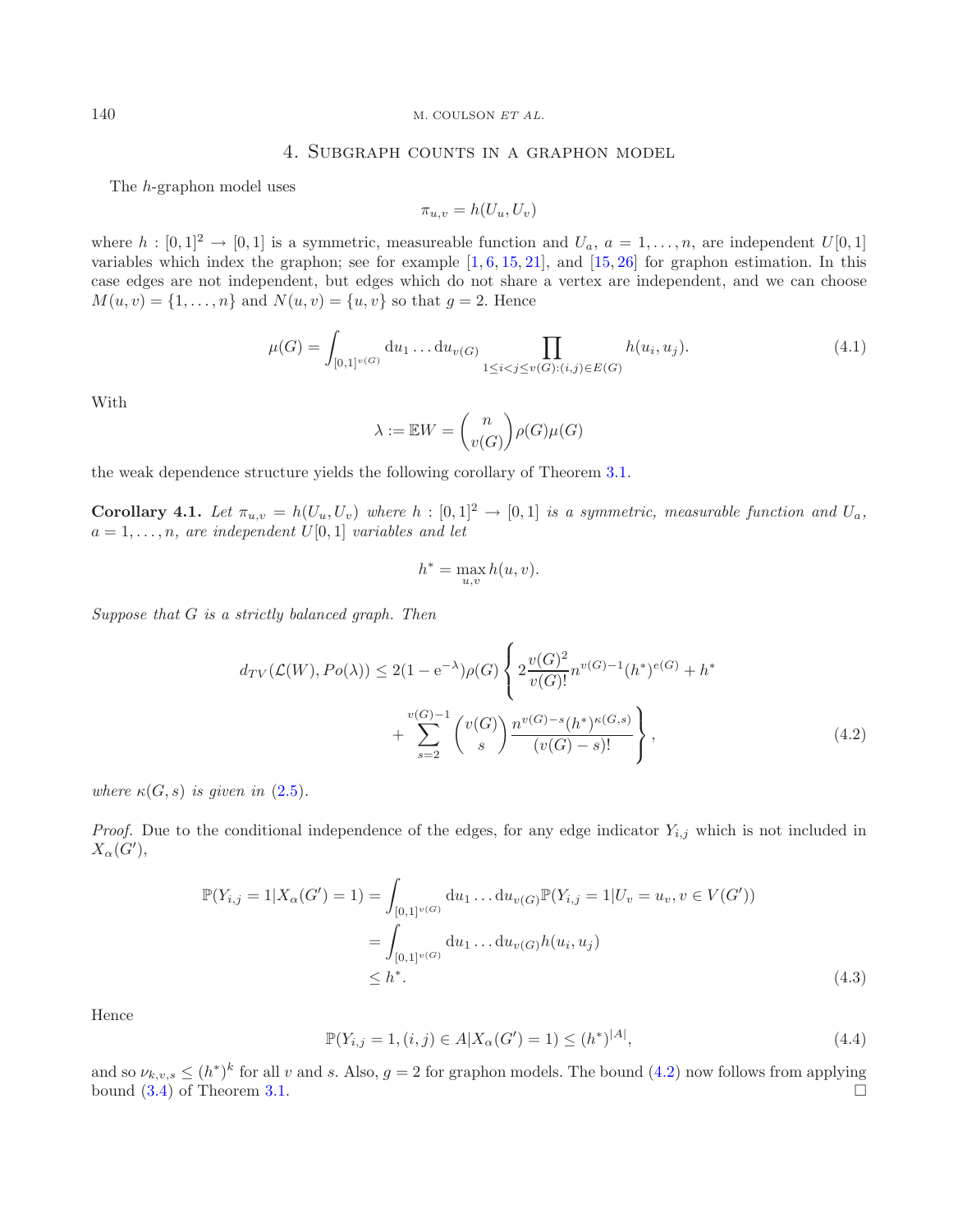**Remark 4.2.** In the proof of Corollary [4.1](#page-9-0) we could have replaced  $(4.3)$  by

<span id="page-10-1"></span><span id="page-10-0"></span>
$$
\mathbb{P}(Y_{i,j} = 1 | X_{\alpha}(G') = 1) = \int_{[0,1]^{v(G)}} du_1 \cdots du_{v(G)} h(u_i, u_j)
$$
  
 
$$
\leq \mathbb{E} \Big[ \max_{U_i, U_j : i \neq j \in v(G)} h(U_i, U_j) \Big].
$$
 (4.5)

For example, if  $h(x, y) = \frac{1}{2}(x + y)$  then  $h^* = 1$  whereas, using the order statistic notation,

$$
\mathbb{E}\Big[\max_{U_i, U_j: i \neq j \in v(G)} h(U_i, U_j)\Big] = \frac{1}{2} \mathbb{E}(U_{(n)} + U_{(n-1)}) = \frac{2v(G) - 1}{2(v(G) + 1)} < 1.
$$

Similarly, [\(4.4\)](#page-9-3) could be replaced by

$$
\mathbb{P}(Y_{i,j} = 1, (i,j) \in A | X_{\alpha}(G') = 1) \leq \mathbb{E} \left[ \max_{U_i, i \in v(G)} \prod_{(i,j) \in A} h(U_i, U_j) \right].
$$
 (4.6)

While  $(4.5)$  and  $(4.6)$  would yield numerically smaller bounds,  $h^*$  is easier to calculate in applications.

**Example 4.3.** In analogy to copulas, where Archimedean copulas have proved a useful concept, consider what can be coined an *Archimedean* graphon: Let  $h : [0,1]^2 \to [0,1]$  be given by  $h(x,y) = \psi(\psi^{[-1]}(x) + \psi^{[-1]}(y))$ where  $\psi : [0, \infty) \to [0, 1]$  is a continuous, strictly decreasing function which is convex on the open interval  $(0, \infty)$ and  $\psi^{[-1]}(x) = \inf \{u : \psi(u) \leq x\}$  is its generalised inverse. Using the Williamson transform we can write

$$
\psi(x) = \int_{(x,\infty)} \left(1 - \frac{x}{t}\right) dF_R(t) = \mathbb{E}\left(1 - \frac{x}{R}\right)_+,
$$

where  $F_R$  is the c.d.f. of a non-negative random variable R which has no atom at zero, see for example [\[18](#page-11-25)]. If  $\inf\{x: dF_R(x) > 0\} = a_R$  with  $a_R > 0$  then

$$
h^* \le \sup_{x \ge 0} \psi(x) = \int_{a_R}^{\infty} \left(1 - \frac{a_R}{t}\right) dF_R(t) = 1 - a_R \mathbb{E}(R^{-1}).
$$

In contrast,  $\mathbb{E}\left[\min_{U_i,i\in v(G)}\prod_{(i,j)\in A}\psi(\psi^{[-1]}(U_i)+\psi^{[-1]}(U_j))\right]$  as used in [\(4.6\)](#page-10-1) would be more difficult to calculate.

The next example illustrates how scaling considerations enter in the distributional bound.

**Example 4.4.** Let  $h : [0,1]^2 \rightarrow [0,1]$  be given by  $h(x,y) = xy$ . In this case, [\(4.1\)](#page-9-4) gives that

$$
\mu(G) = \int_{[0,1]^{v(G)}} du_1 \dots du_{v(G)} \prod_{i \in V(G)} u_i^{\deg_G(i)} = \prod_{i \in V(G)} \frac{1}{\deg_G(i) + 1},
$$

where  $deg_G(i)$  is the degree of i in G, that is, the number of edges in  $E(G)$  which have i as an end point;  $1 \leq \deg_G(i) \leq v(G)-1$ . Thus in order to obtain a moderate value of  $\lambda$ , the graph G has to have a large number of vertices with degrees which typically grow like  $n$ ; such graphs are also called dense graphs. In this example,  $h^* = 1$  and the bound in Corollary [4.1](#page-9-0) will be of the order  $n^{v(G)}$  if the graph G is fixed.

If instead we consider the function  $f_n : [0,1]^2 \to [0,1]$ ;  $h_n(x,y) = n^{-\frac{1}{d(G)}}xy$  then the limiting Poisson distribution is not-degenerate and as in [\(2.12\)](#page-6-0) the bound in Corollary [4.1](#page-9-0) tends to 0 with n tending to  $\infty$ .